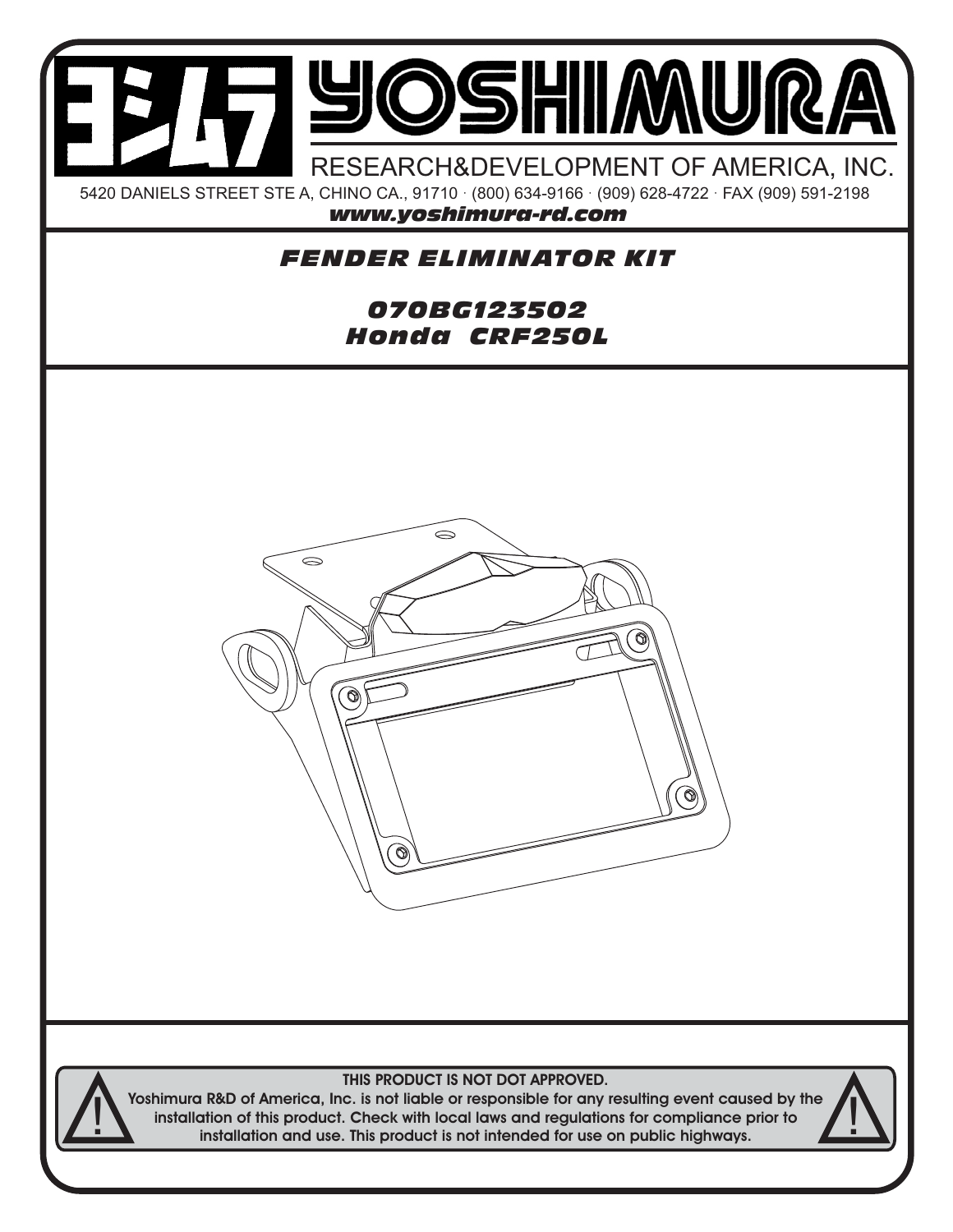## **Assembly Diagram**



| No.                                                      | <b>Item</b>         | <b>Description</b>                      | Qty.           |
|----------------------------------------------------------|---------------------|-----------------------------------------|----------------|
| 1                                                        | 12350-FEBKT-A       | <b>Fender Eliminator Bracket</b>        | 1              |
| 2                                                        | 12350-FEBKT-B       | Fender Eliminator Light Bracket         | 1              |
| 3                                                        | 12350-FEBKT-C       | Fender Eliminator License Plate Bracket | 1              |
| 4                                                        | HB025024            | <b>Combination Light</b>                | 1              |
| 5                                                        | 070BG-LPF           | License Plate Frame                     | 1              |
| 6                                                        | 12350-TSB-L         | Left Turn Signal Bracket                | 1              |
| $\overline{7}$                                           | 12350-TSB-R         | Right Turn Signal Bracket               | 1              |
| 8                                                        | M6X18BHS            | 6mm x 18mm Button Head Screw            | $\overline{2}$ |
| 9                                                        | M6X16BHS            | 6mm x 16mm Button Head Screw            | 2              |
| 10                                                       | M6X12BHS            | 6mm x 12mm Button Head Screw            | $\overline{2}$ |
| 11                                                       | 6MMWASHER           | 6mm Washer                              | 6              |
| 12                                                       | 6MMLN               | 6mm Nylon Lock Nut                      | 6              |
| $***$                                                    | <b>BN-SSS-22-18</b> | <b>Solder Shrink Connectors</b>         | 3              |
| $***$                                                    | 17100               | Yoshimura Sticker Sheet                 | 1              |
| <b>Optional Parts</b>                                    |                     |                                         |                |
| 072BGLTSFK<br>Yoshimura LED Front Turn Signal Kit        |                     |                                         |                |
| 072BGLTSR<br>Yoshimura LED Rear Turn Signal Kit w/ Relay |                     |                                         |                |
|                                                          | 070BGUNVTBKT        | Universal Turn Signal Bracket Kit       |                |

\*\* Not shown on diagram. \*\*\* The Yoshimura Universal Turn Signal Bracket Kit is to be used with aftermarket stud-mounted turn signals and is sold separately.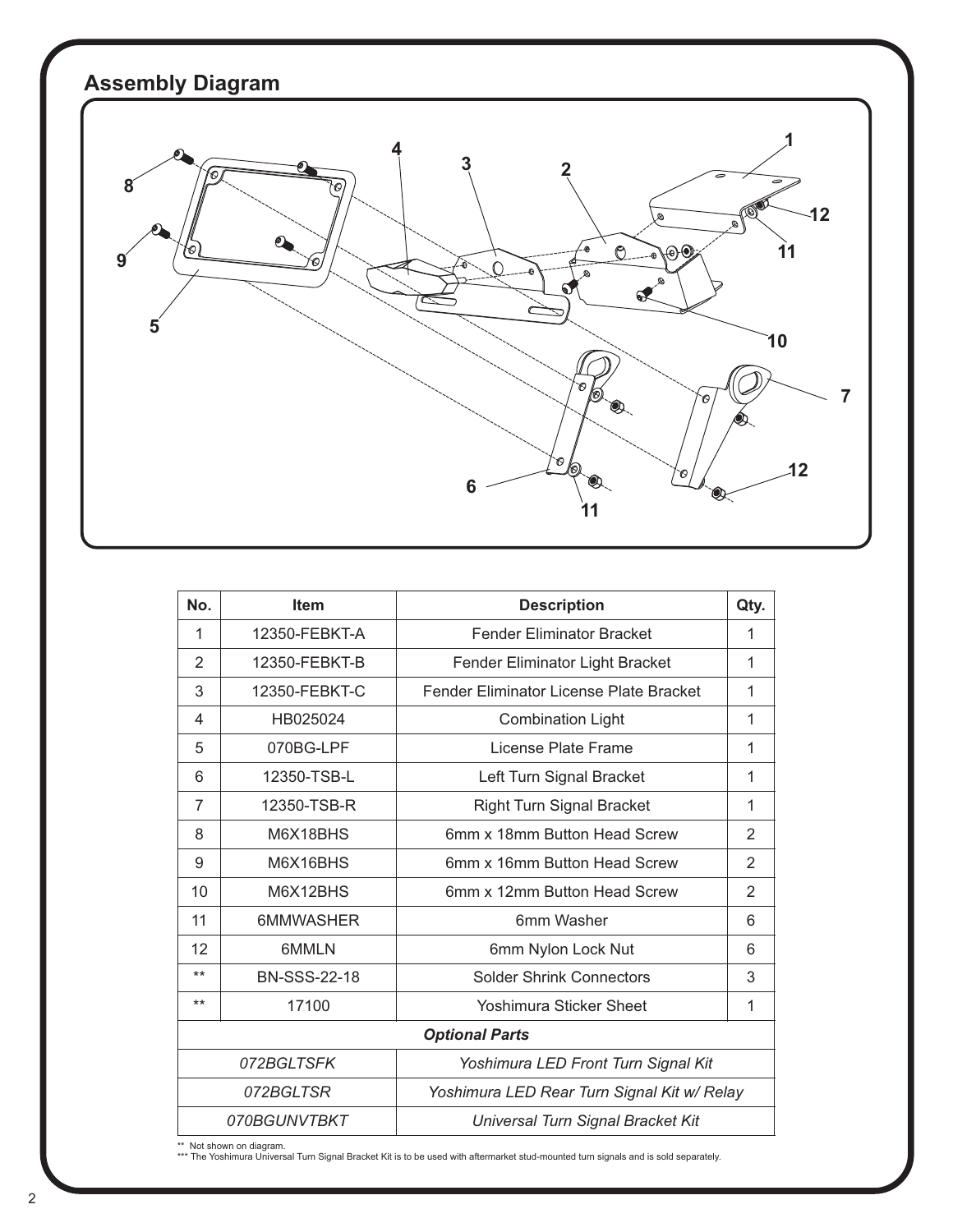## **Removal**

- 1. Remove rider seat.
- 2. Remove the two hook bolts securing upper rear fender. Carefully spread the left and right side covers out of the rear fender grommets and remove the rear upper fender.
- 3. Locate and disconnect license plate light, brake light, and turn signal connectors.
- 4. While securely supporting the stock fender assembly, remove the four bolts securing the fender assembly to the subframe. Carefully remove the stock fender assembly making sure not to damage connectors in the process.
- 5. Disassemble and remove left and right turn signals from the stock fender assembly.
- 6. Cut the stock tail/brake light connector from the stock fender assembly. Cut as close as possible from the bulb socket.
	- Note: The 2-wire license plate light connector will not be used. Mask off connector using electrical tape to seal.

## **Installation**

1. Install (No. 1) *12350-FEBKT-A,* fender eliminator bracket using the stock fender mounting bolts and secure to top of subframe.



2. Install (No. 2) *12350-FEBKT-B,* light bracket to (No. 1) *12350-FEBKT-A,* fender eliminator bracket using (No. 10,11,12) 6mm bolt, washer, and lock nut.



3. Install and secure (No. 4) *HB025024,* combination light to (No. 3) *12350-FEBKT-C,* license plate bracket and (No. 2)  *12350-FEBKT-B,* light bracket.



- 4. Install stock turn signals onto (No. 6,7)  *12350-TSB-L/R,* left and right turn signal brackets using the stock hardware.
- 5. Assemble and install (No. 5) *070BG-LPF,* license plate frame and (No. 6,7)  *12350-TSB-L/R,* turn signal brackets using (No. 8,9) 6mm screws and (No. 11,12) 6mm washers and lock nuts as shown.



- 6. Using the *BN-SSS-22-18*, solder shrink connectors provided in the kit, connect the Yoshimura combination light wires to the stock tail/brake light wires as follows: Yellow Wire -to- Black (Positive) Black Wire -to- Green (Ground) Red Wire -to- Green/Yellow (Brake Switch)
	- a) Strip the stock fender light wire ends 1/4" - 1/2" and insert into *BN-SSS-22-18,* solder connectors provided in the kit.
	- b) Center the spliced wire ends in the middle and using a heatgun or lighter, apply heat evenly on the outer edges of the connector to shrink and hold wires in place.
	- c) Making sure that the stripped ends are centered, heat the center of the connector evenly until the solder begins to liquify.
	- d) Allow to cool completely and tug both ends of the wires to verify that connection is secured.